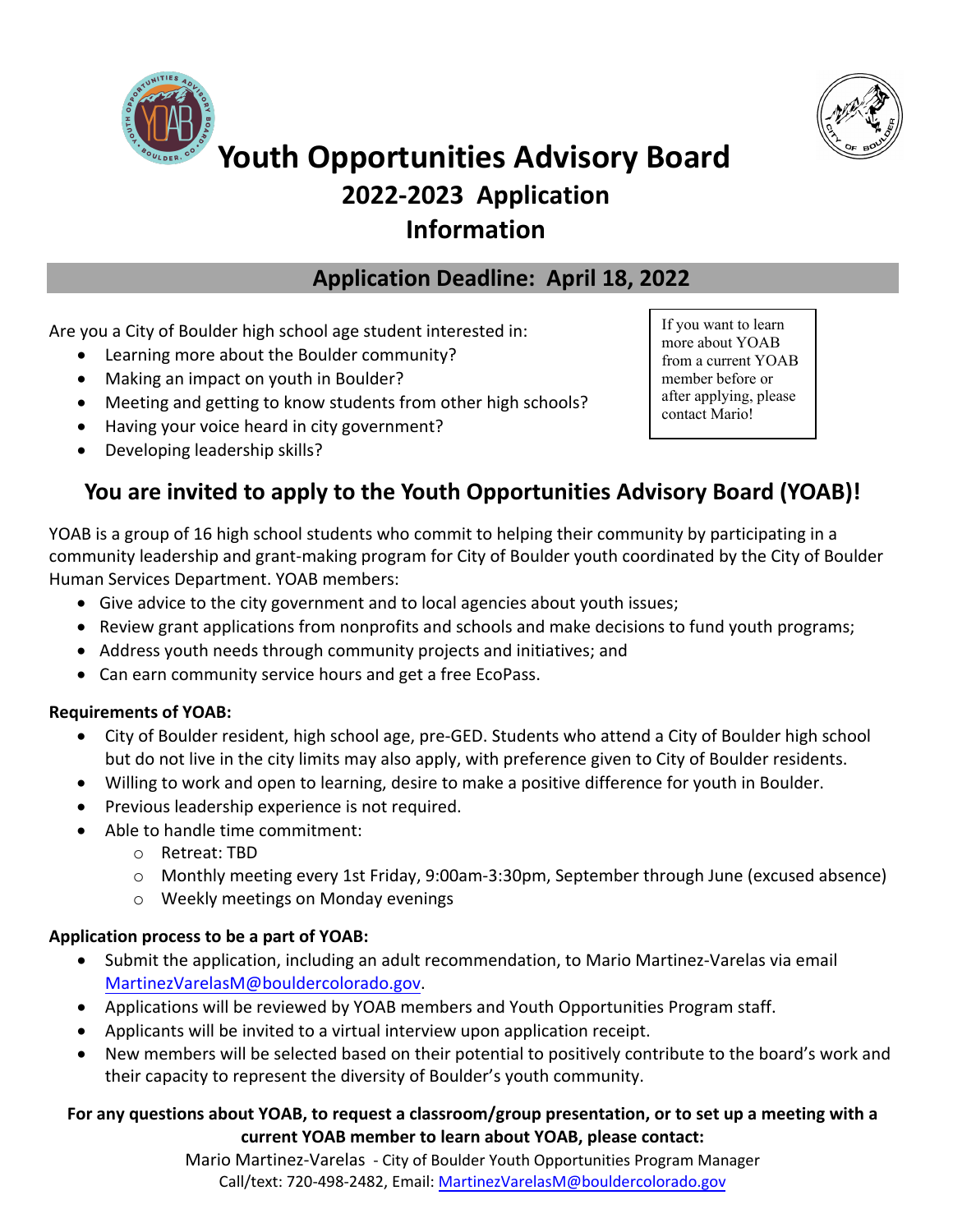# **Youth Opportunities Advisory Board 2022-2023 Application**

To apply for Youth Opportunities Advisory Board (YOAB), you must be a City of Boulder resident, in high school or a GED program and able to commit to a one-year program with weekly meetings on Monday evenings. **No previous leadership experience is required**.

|                                                   | PART 1: PERSONAL INFORMATION                |  |                                                                                         |  |
|---------------------------------------------------|---------------------------------------------|--|-----------------------------------------------------------------------------------------|--|
|                                                   |                                             |  |                                                                                         |  |
|                                                   |                                             |  |                                                                                         |  |
|                                                   |                                             |  |                                                                                         |  |
|                                                   |                                             |  |                                                                                         |  |
|                                                   |                                             |  |                                                                                         |  |
|                                                   | School attending for 2020-2021 school year: |  |                                                                                         |  |
| Grade for 2020-2021 school year: ________________ |                                             |  |                                                                                         |  |
|                                                   |                                             |  | Ethnicity: $\Box$ African American $\Box$ American Indian $\Box$ Asian/Pacific Islander |  |
|                                                   |                                             |  |                                                                                         |  |
| $D \cdot D = 2 \cdot \Omega + D \cdot D \cdot D$  |                                             |  |                                                                                         |  |

#### **PART 2: QUESTIONS**

Please be specific as you answer these questions in complete sentences. Your answers help us get to know you and learn about your aspirations and perspective. You can write directly on this form or write the answers on a separate paper and attach them to your application. You can also attach additional information that you'd like to share that is not covered by these questions.

1. Why do you want to be on YOAB?

2. In your opinion and experience, what are two issues facing youth in Boulder? You can describe needs that all

youth in Boulder have or needs that are specific to some youth in Boulder.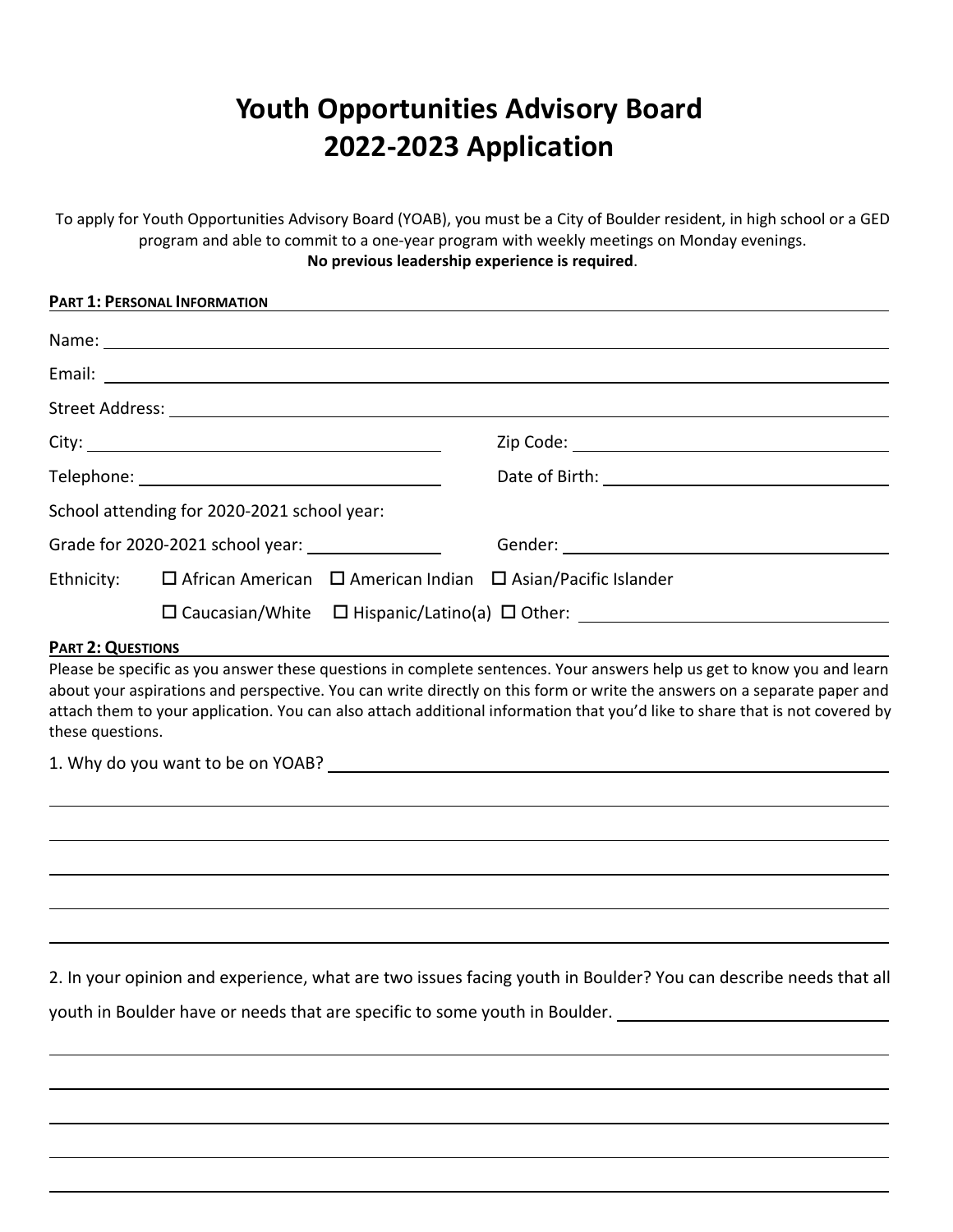| 3. What is one subject/topic (not necessarily at school) you are passionate about or that is important to you?                                                                                                                     |
|------------------------------------------------------------------------------------------------------------------------------------------------------------------------------------------------------------------------------------|
|                                                                                                                                                                                                                                    |
|                                                                                                                                                                                                                                    |
|                                                                                                                                                                                                                                    |
|                                                                                                                                                                                                                                    |
|                                                                                                                                                                                                                                    |
|                                                                                                                                                                                                                                    |
| 4. What qualities of a leader do you most admire?<br>and the contract of a leader do you most admire?<br>All the contract of the contract of the contract of the contract of the contract of the contract of the contract of the c |
|                                                                                                                                                                                                                                    |
|                                                                                                                                                                                                                                    |
|                                                                                                                                                                                                                                    |
|                                                                                                                                                                                                                                    |
|                                                                                                                                                                                                                                    |
|                                                                                                                                                                                                                                    |
| 5. Please give an example of how you contribute to your community in a meaningful way? Community can be                                                                                                                            |
| your family, school, neighborhood, sports team, the Boulder community etc. ________________________                                                                                                                                |
|                                                                                                                                                                                                                                    |
|                                                                                                                                                                                                                                    |
|                                                                                                                                                                                                                                    |
|                                                                                                                                                                                                                                    |
|                                                                                                                                                                                                                                    |
|                                                                                                                                                                                                                                    |
|                                                                                                                                                                                                                                    |
| <b>PART 3: OTHER ACTIVITIES</b>                                                                                                                                                                                                    |
|                                                                                                                                                                                                                                    |
| 1. What specific activities, both in and out of school, do you plan to be involved in during the next school year,                                                                                                                 |

if any?

2. How will meetings on the first Friday of every month 8 a.m.-3:30 p.m., weekly meetings on Monday evenings and occasional weekend or other weeknight activities fit into your schedule next year? \_\_\_\_\_\_\_\_\_\_\_\_\_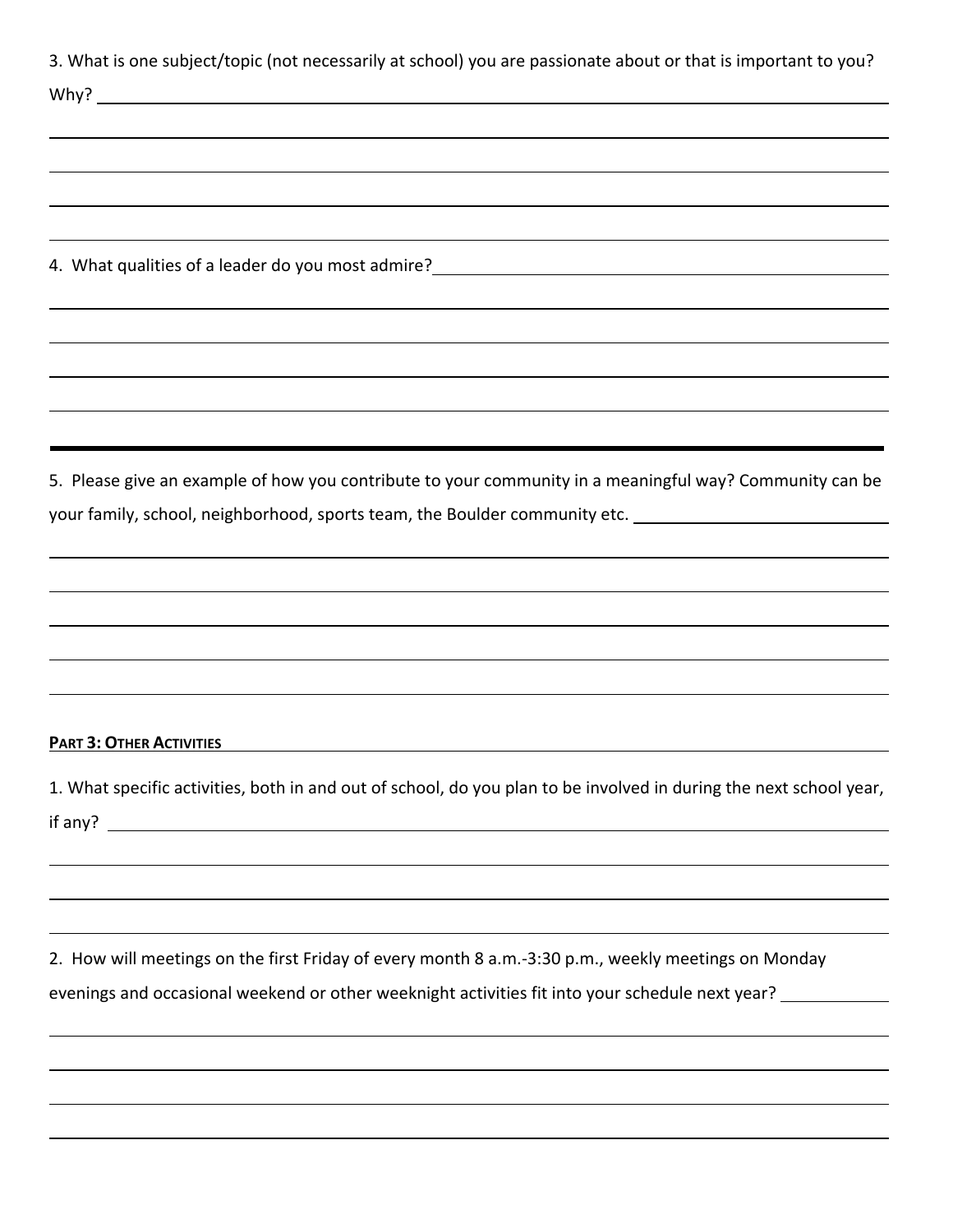#### **PART 4: ADULT RECOMMENDATION**

Please ask an adult who knows you well, other than a parent, such as a teacher, coach, employer, family friend or relative to complete the attached recommendation. You can turn the recommendation in with your application or have the recommender send it separately.

### **PART 5: APPLICANT & PARENT/GUARDIAN SIGNATURES**

I understand that if I become a member of the Youth Opportunities Advisory Board, I will be responsible for participating for 15-20 hours per month from September 2022 to June 2023. This includes a retreat tentatively scheduled for a weekend in 2022 and regular business meetings held one Friday a month from 8:00 a.m. – 3:30 p.m., considered an exempt absence by BVSD. Additional commitments include weekly Monday after-school, evening, or weekend meetings and events.

Note: If you email your application, you will need to print it and bring a paper copy signed by both you and your parent/guardian to your interview.

*Entiendo que si me convierto en un miembro de el Gabinete de Asesores de Oportunidades para la Juventud, yo sería responsable de participar 15-20 horas al mes a partir de septiembre 2022 a junio 2023. Esto incluye un retiro tentativamente programada en agosto y reuniones de negocios regulares serán un viernes al mes de las 8:00 a.m. - 3:30 p.m., considerada una ausencia exentos por el BVSD. Compromisos adicionales incluyen reuniones semanales los lunes que suceden después de la escuela, por la noche o fines de semana y eventos ocasionales.*

*Nota: Si usted envía por correo electrónico su aplicación, usted tendrá que imprimirlo y traer una copia firmada por usted y su padre / guardián para su entrevista* 

\_\_\_\_\_\_\_\_\_\_\_\_\_\_\_\_\_\_\_\_\_\_\_\_\_\_\_\_\_\_\_\_\_\_\_\_

Applicant Signature & Date **Parent/Guardian Signature & Date** 

**Please return application and adult recommendation to:**  Mario Martinez-Varelas- City of Boulder Youth Opportunities Program Phone: 720-498-2482, Email: MartinezVarelasM@bouldercolorado.gov *Thanks for your interest in YOAB!*